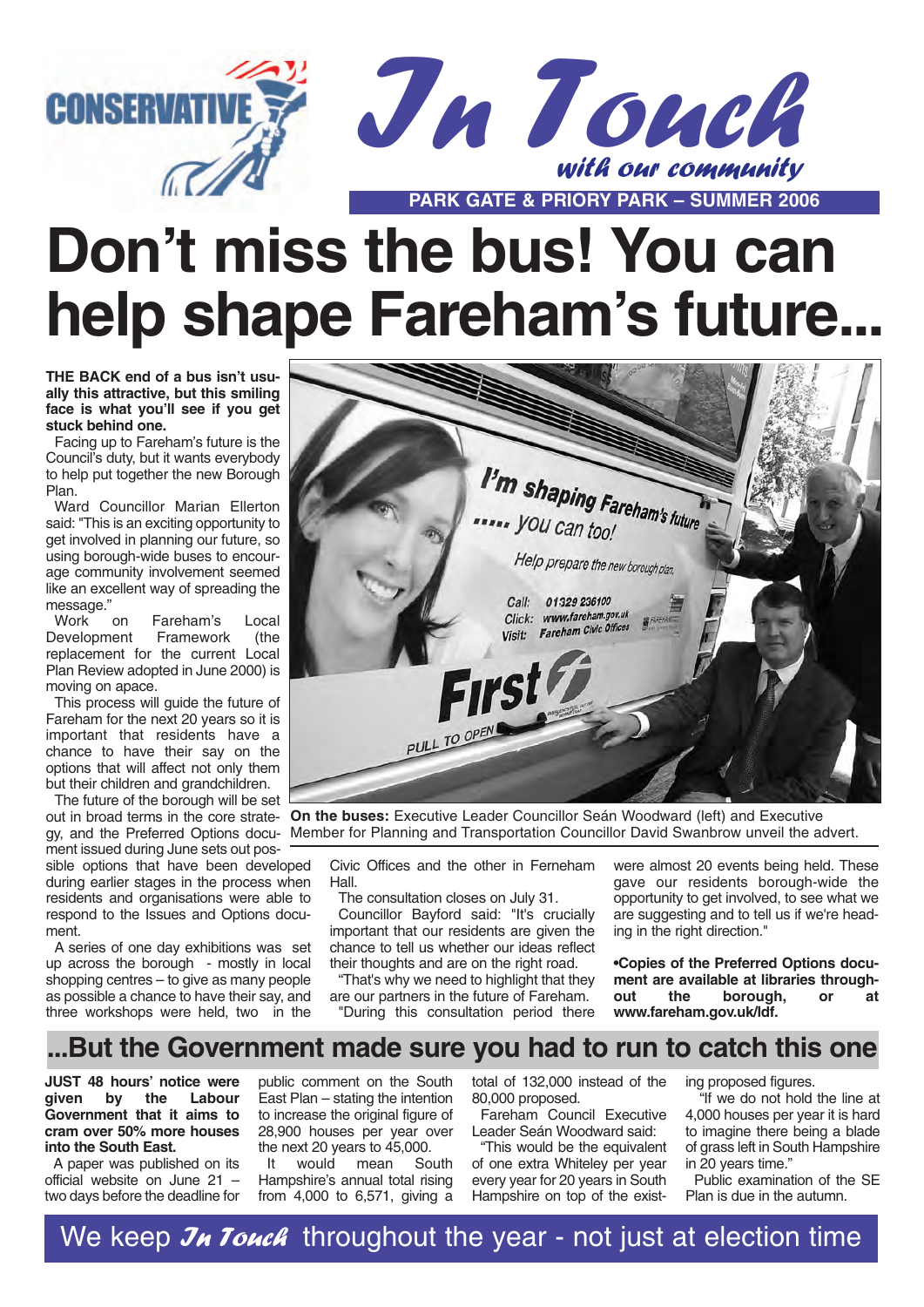

# **WARD NEWS BRIEFS A A NEW** baby unit cater-

#### **Early cut**

Fareham has a national reputation for the quality of its parks and open spaces and it is regretted that, owing to the wet winter, grass cutting had to be started on February 20 – a month earlier than usual.

This has led to delays meeting the standard of service expected, particularly strimming around lampposts, street signs etc.

Extra agency staff have been recruited to clear the backlog.

#### **Badgers Copse**

The play area has not yet been taken over by the Council until the developers meet all the conditions imposed by the planning consent.

When the site is under the control of the Council the first priority will be to provide additional seating.

Councillor Brian Bayford has this under constant review in consultation with residents.

#### **Bloom time**

In 2005 Fareham's streets and open spaces were highly judged by the Southern in Bloom team which awarded 7 prizes, including runner up for 'best small town'.

The team will be visiting Fareham again soon and every effort is being made to improve upon last year's tally.

Every resident can help by keeping gardens tidy and avoiding the dropping of litter.

If you know of an area that needs special attention please advise<br>Councillor Brian Councillor Bayford.

# **New baby unit meets a crying need for pre-school places at Park Gate**

**ing for 30 children under two years has bead** at<br> **b**eed **pre-**Woodlands **School, Barnes Lane, Sarisbury.**

It has created more spaces for two to fiveyear-olds and the nursery has now expanded to 108 places.

It was opened by Fareham Borough Council's Executive Leader Councillor Seán Woodward, who comed, having opened the

pre-school just last year, to be invited to open the baby unit.

"The fact that the pre-school is already full is proof positive that it is filling a desperately needed gap in the market. I wish staff and children all the best for the future."

Owners Michael and Angela Vulliamy are proud of what they



mented: "I was delight-**All smiles:** Staff pose with Seán Woodward after he opened the new unit.

have achieved in a short time and said Woodlands was very much about children and their parents, and they tried to do their best by creating separate areas for each age group.

"This has been achieved by having a close working relationship with our parents and listening to their comments through open evenings and questionnaires.

"We struggled at the beginning as we had opposition from our surrounding neighbours, but in the past few years we feel we have proved to them that we are an asset to the community.

"We have created good quality childcare places."

# **Prescott's snubs to planners swamps Park Gate with flats**

**JOHN PRESCOTT has again treated Fareham with contempt by upholding appeals against the planners' refusal to allow more flats at Park Gate.**

The applications were to build flats within a mile of Middle Road and the Borough Council refused them all, with the full support of local Councillors Marian Ellerton and Brian Bayford.

But on appeal to the Office of the Deputy Prime Minister the Council's decision was overturned.

This means builders have not been bound by strict controls on street cleaning, traffic at unsociable hours and other problems affecting residents nearby, which would have been imposed had planning permission

originally been given by the Council.

Councillor Bayford said: "It's a no-win situation. A further consequence of the Whitehall decisions is the tendency of the developers to show contempt for the need for planning permission for other works.

"This has included the retention of hoarding in Station Road and the siting of a sales office complete with flagpole and other signage in Lower Duncan Retrospective planning permission has now been sought."

Councillor Bayford, a member of the<br>Planning Development Control Development Committee, argued that such decisions made in Whitehall ignored local knowledge and gave no consideration to local needs for infrastructure.

## Brian thanks voters for massive majority

**BRIAN BAYFORD was delighted with the local election result in Park Gate which saw him re-elected with a resounding 1,000 majority.**

His total of 1,343 votes showed a 72% share of the poll, which was the second largest in the election.

He said: "I wish to thank you very much for re-electing me to Fareham Borough Council to represent Park Gate in the May elections.

"Conservatives remain in control of Fareham Borough Council and I pledge to continue to represent Park Gate's residents to the best of my ability.

"If I can be of assistance please do not hesitate to get InTouch!"

## **Stringent** conditions imposed on operators

**AFTER a long battle for improvements at the Rookery Farm site, Hampshire County Council granted a further temporary permission in June.**

County Councillor Seán Woodward requested stringent conditions, all of which the Regulatory Committee accepted.

They included reductions in working hours and annual recycling<br>throughput from throughput 200,000 tonnes to 140,000 tonnes, plus noise, dust and lighting limits. A liaison group will be set up, chaired by Councillor Woodward, to ensure future concerns are rapidly brought to the attention of the operators.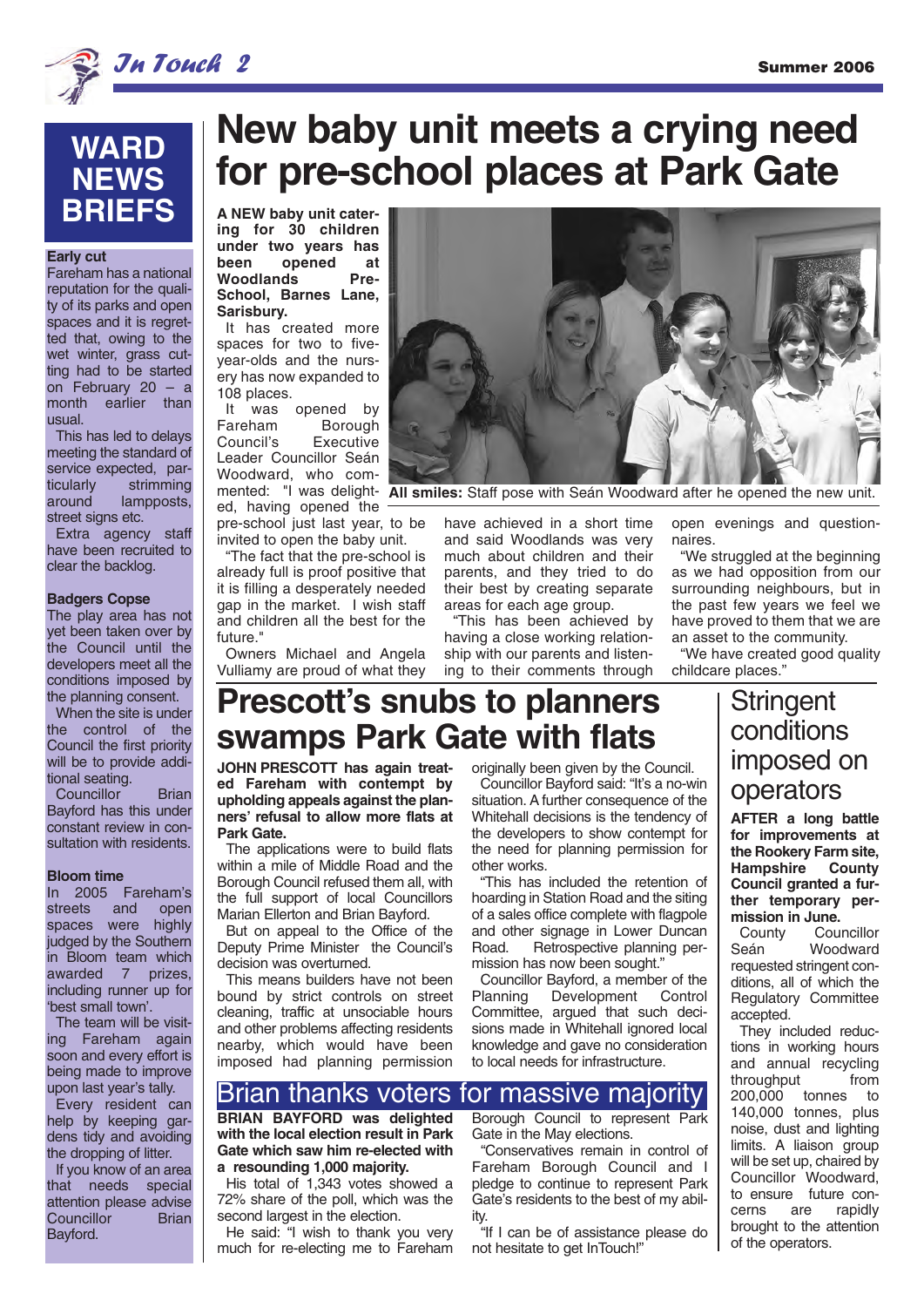## Graffiti clean service offer to private premises

#### **THERE has been a big increase in graffiti in the past months.**

The council cleans graffiti from public premises, but private premises are not included.

In many cases the offending material is on a gable end, wall or fence not viewed by the property owner and there is no incentive to arrange for cleaning.

Executive Member for Streetscene, Councillor Brian Bayford, is seeking legal advice to agree a formal protocol so that private premises can be cleaned with the agreement of the owner.

It is hoped that this new service to residents can be implemented, at no charge, later this year.

# **Countyside protection deal sought in Coldeast land sale**

**LAND at Coldeast Hospital is about to be sold to a major housebuilder.**

This ends uncertainties about the part of the site with planning permission for 250 houses which the government granted on appeal several years ago.

The part of the area sold (Lot 1) will accommodate 150 houses as the remainder of the consented site is still in health use with the Sylvan Clinic and other facilities.

Lord Wilson School will continue on the land it currently occupies.

The rest of the Coldeast site, with the exception of the land allocated for Fareham's long-awaited community hospital, is known as Lot 2 and incorporates the mansion and over 100 acres of countryside.

Sarisbury and Park Gate Ward councillors have entered into detailed negotiations with the landowners, English Partnerships, to persuade them to make a freehold gift of most of the land to Fareham Borough Council for use as parkland and informal recreation. Councillors Brian Bayford, Marian Ellerton, David Swanbrow and Seán Woodward said in a joint statement:

"We believe that the vast majority of the Coldeast site should rightfully come to Fareham Borough Council to be safeguarded in perpetuity for free public access.

"The area around it has seen significant housebuilding in recent years and this area should form an oasis of calm which can be enjoyed by all residents. We will do everything in our power to acquire this land for the benefit of everyone."

The mansion could be converted for residential use and the parkland restored to its former beauty. There is also scope for some formal leisure uses including sports pitches and, if the Locks Heath swimming pool does not come to fruition, a public swimming pool and fitness centre, community centre etc.

Original footpaths through the site will be reopened. There is also a requirement for a cemetery to replace that at Holly Hill which is nearly full.

The key is likely to be what element of extra development should be permitted at Coldeast in order for most of the site to come into Council ownership. Residents will be fully consulted. No need to pine as landmark is declared safe



**THE TRIAL of the lonesome Monterey pine is over and the 80ft tree at Carter's Corner, Park Gate has been given a clean bill of health.**

A survey by the County Council found it was safe and free from fungal infection.

Subject to an inspection every few years it should remain as a Park Gate landmark for many years.

# **PARK GATE & PRIORY PARK CONSERVATIVES**

**We are very active with social and political events and membership drives. If you would like further details, to join us, or to help in any way such as distribution of In Touch newsletters in your road, please contact your ward councillors.**

| <b>ANY PROBLEMS? WE'RE HERE TO HELP</b>                   |                                                                    |  | <b>WARD COUNCILLORS</b>                                                                                                |
|-----------------------------------------------------------|--------------------------------------------------------------------|--|------------------------------------------------------------------------------------------------------------------------|
| Please write the details here and give the exact location |                                                                    |  | <b>Park Gate</b><br><b>Brian Bayford</b><br>1 Camargue Close<br>Whiteley PO15 7DT                                      |
|                                                           |                                                                    |  | Tel: 01489 880740<br>email: bbayford@fareham.gov.uk                                                                    |
|                                                           |                                                                    |  | <b>Marian Ellerton</b><br>230 Botley Road<br>Burridge SO31 1BL<br>Tel: 01489 570774<br>email: mellerton@fareham.gov.uk |
| iAddress                                                  |                                                                    |  | <b>COUNTY COUNCILLOR</b>                                                                                               |
|                                                           |                                                                    |  | <b>Fareham Sarisbury</b>                                                                                               |
| who are listed here.                                      | Please cut this out and post it or email or phone your councillors |  | Seán Woodward<br>8 Persian Drive<br>Whiteley PO15 7BJ<br>Tel: 01489 881030<br>email:sean.woodward@hants.gov.uk         |